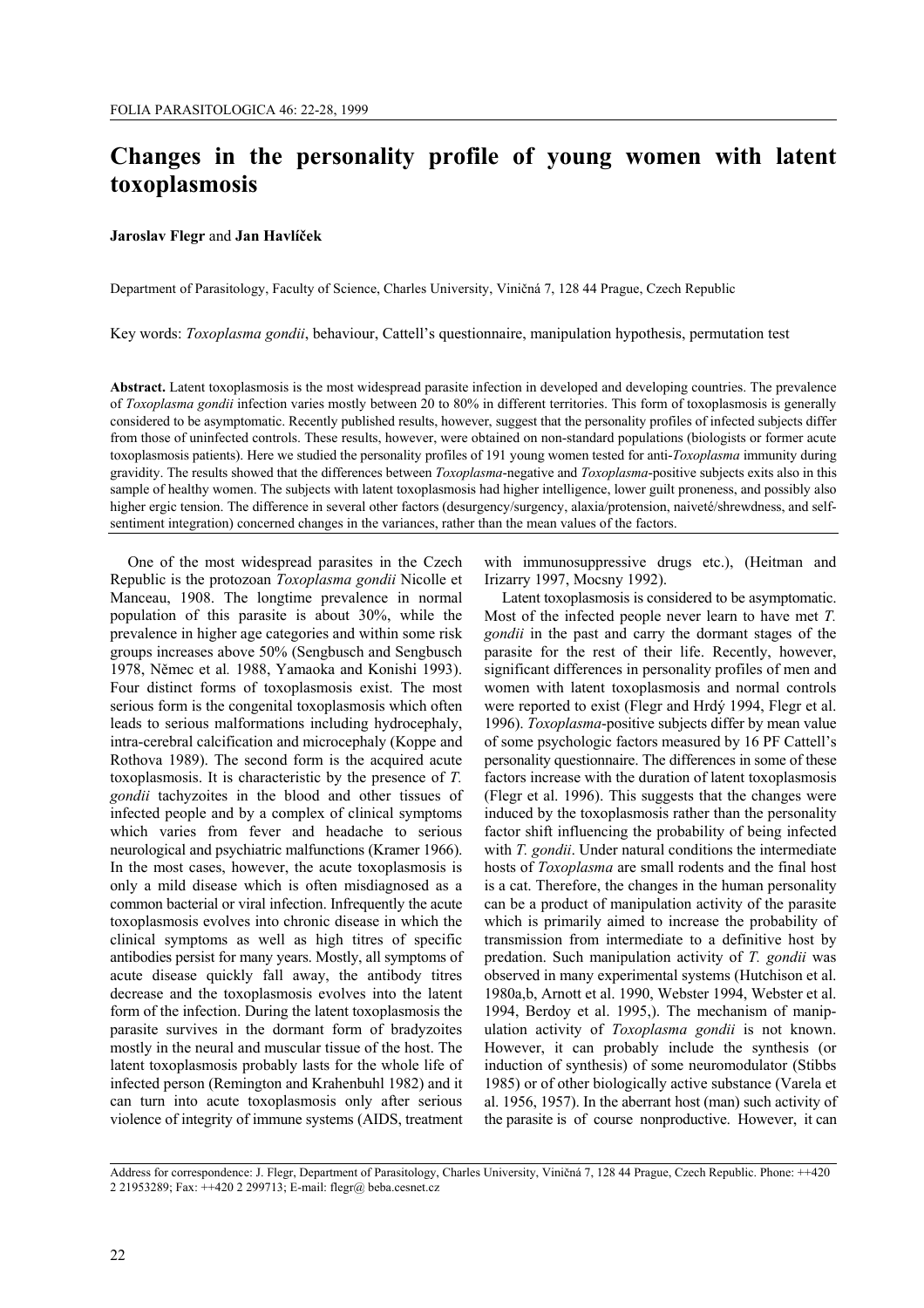| Table 1. List of sixteen personality factors monitored by Cattell's questionnaire. The names and characteristics in the left column  |
|--------------------------------------------------------------------------------------------------------------------------------------|
| are for persons with low values of the factor, those in the right column for persons with high values of the factor. The traits that |
| increase in young women with latent toxoplasmosis are typed in bold.                                                                 |

| <b>SIZOTHYMIA</b>                             | $\mathbf{A}$   | AFFECTOTHYMIA                                       |  |  |  |
|-----------------------------------------------|----------------|-----------------------------------------------------|--|--|--|
| reserved, detached, critical                  |                | warm-hearted, outgoing, easygoing                   |  |  |  |
| <b>LOW INTELLIGENCE</b>                       | B              | <b>HIGH INTELLIGENCE</b>                            |  |  |  |
| <b>EGO WEAKNESS</b>                           | $\mathbf C$    | HIGH EGO STRENGTH                                   |  |  |  |
| affected by feelings, emotionally less stable |                | stable, mature, faces reality, calm                 |  |  |  |
| <b>SUBMISSIVENESS</b>                         | E              | DOMINANCE OR ASCENDANCE                             |  |  |  |
| obedient, mild, easily led, docile            |                | aggressive, competitive, stubborn                   |  |  |  |
| <b>DESURGENCY</b>                             | F              | <b>SURGENCY</b>                                     |  |  |  |
| sober, taciturn, serious                      |                | enthusiastic, heedless, happy-go-lucky              |  |  |  |
| LOW SUPEREGO STRENGTH                         | G              | SUPEREGO STRENGTH, CHARACTER                        |  |  |  |
| disregards rules, expedient                   |                | conscientious, persistent, moralistic, staid        |  |  |  |
| <b>THRECTIA</b>                               | H              | <b>PARMIA</b>                                       |  |  |  |
| shy, timid, restrained                        |                | adventurous, "thick-skinned", socially bold         |  |  |  |
| <b>HARRIA</b>                                 | I              | <b>PREMSIA</b>                                      |  |  |  |
| tough-minded, rejects illusions               |                | tender-minded, sensitive                            |  |  |  |
| <b>ALAXIA</b>                                 | L              | <b>PROTENSION</b>                                   |  |  |  |
| trusting, accepting conditions, tolerant      |                | suspecting, jealous, dogmatic                       |  |  |  |
| <b>PRAXERNIA</b>                              | M              | <b>AUTIA</b>                                        |  |  |  |
| practical, has "down to earth" concerns       |                | imaginative, bohemian                               |  |  |  |
| <b>NAIVETÉ</b>                                | $\mathbf{A}$   | <b>SHREWDNESS</b>                                   |  |  |  |
| forthright, unpretentious                     |                | astute, worldly, polished                           |  |  |  |
| UNTROUBLED ADEQUANCY                          | $\mathbf 0$    | <b>GUILT PRONENESS</b>                              |  |  |  |
| self-assured, placed, secured                 |                | apprehensive, self-reproaching, insecure            |  |  |  |
| CONSERVATISM OF TEMPERAMENT                   | Q1             | <b>RADICALISM</b>                                   |  |  |  |
| conservative, respecting                      |                | experimenting, liberal, analytical                  |  |  |  |
| <b>GROUP DEPENDENCY</b>                       | Q2             | <b>SELF-SUFFICIENCY</b>                             |  |  |  |
| sociably group-dependent, "joiner"            |                | self-sufficient, resourceful, prefers own decisions |  |  |  |
| LOW SELF-SENTIMENT INTEGRATION                | Q3             | HIGH STRENGTH OF SELF SENTIMENT                     |  |  |  |
| uncontrolled, lax, follows own urges          |                | controlled, exacting will power, socially precise   |  |  |  |
| <b>LOW ERGIC TENSION</b>                      | Q <sub>4</sub> | <b>HIGH ERGIC TENSION</b>                           |  |  |  |
| relaxed, tranquil, torpid                     |                | tense, frustrated, driven, overwrought              |  |  |  |

manifest its presence by nonspecific (from the point of view of a manipulation hypothesis) changes in human personality.

In the previous studies the personality changes were studied either on population of biologists or on subjects previously diagnosed for acute toxoplasmosis (Flegr and Hrdý 1994, Flegr et al. 1996). Neither of the experimental sets represents a typical population. Therefore, it is difficult to guess whether the obtained results can be generalised for normal population. Moreover, in both cases the subjects were informed that the aim of the research is to reveal possible influence of toxoplasmosis on human personality. Such information could influence the subject's responses on the questionnaire (at least in the second study in which the subjects were aware to be infected by *Toxoplasma gondii* before the questionnaire testing).

The aim of the present study was to find out whether the differences in personality profiles can be detected also in a random sample of normal women previously tested for toxoplasmosis during pregnancies. For ethical reasons (a possible fear of young mothers of congenital toxoplasmosis) the women could not be informed that the research concerns the toxoplasmosis. The absence of *a priori* knowledge about the subject of the research helped to eliminate possible intentional or unintentional data distortion by the experimental subjects. The results showed that personality profiles of women with latent toxoplasmosis significantly differed from those of women without the infection. The character and the amount of these personality changes were similar to those observed in the previous studies.

## **MATERIALS AND METHODS**

**Experimental subjects.** The experimental set (young women) consisted of 191 women 18-39 years old who were serologically tested for toxoplasmosis during pregnancy. Among these women 136 tested negative and 55 had the titres of anti-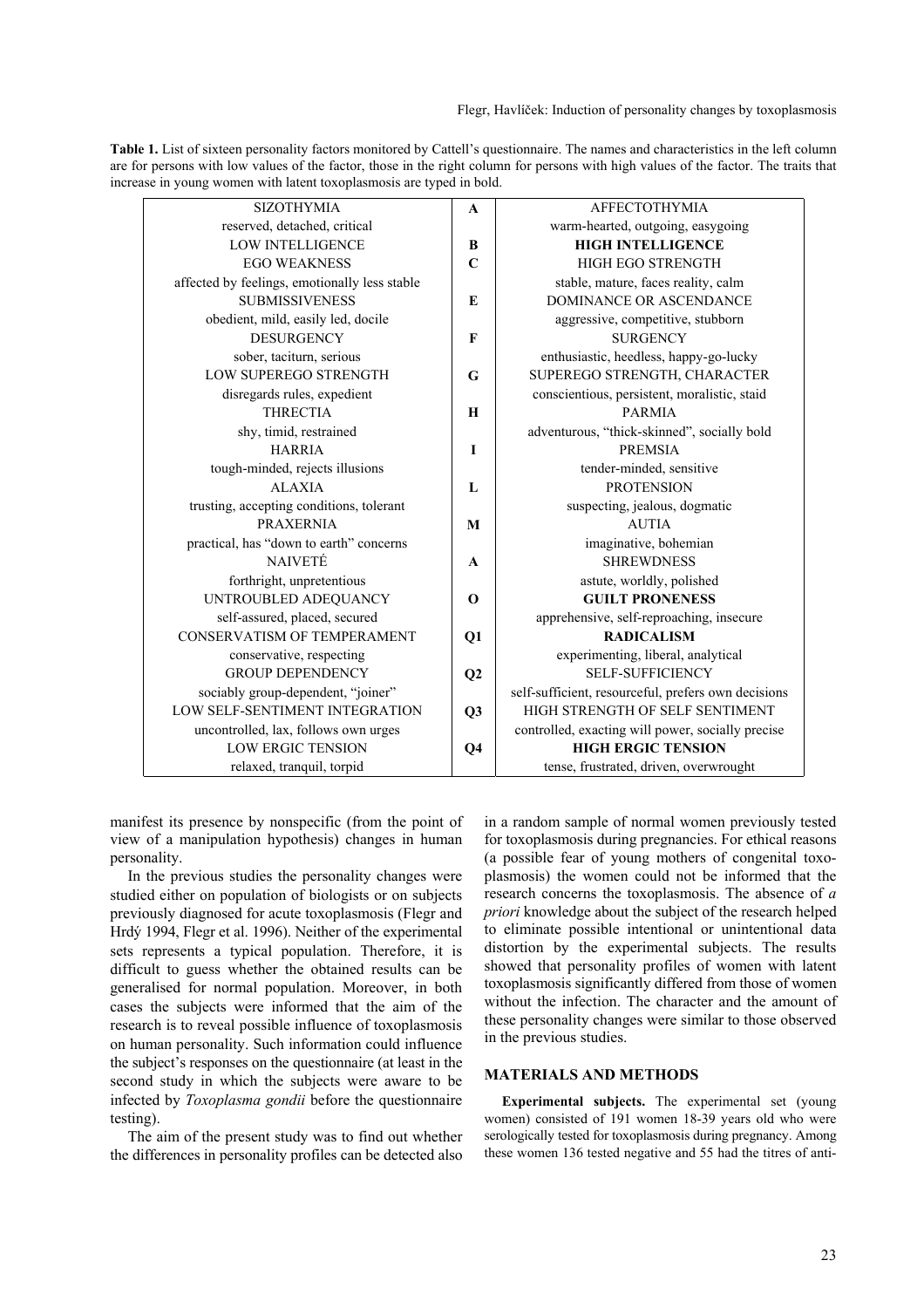*Toxoplasma* antibodies between 1 : 8 and 1 : 64 which indicates latent toxoplasmosis. According to the levels of IgG and IgM antibodies no woman involved suffered acute toxoplasmosis. All subjects (824) received the personality questionnaire 6-7 months after the serological examination, mostly 2-5 months after the childbirth. In the cover letter they were only asked to voluntarily participate in an unspecified research project (to avoid a possible fear of young mothers of congenital toxoplasmosis). The return rate was approximately 23.2%.

**Personality tests.** Cattell's sixteen factor questionnaire (form A) (Cattell 1970) was used for characterisation of personality profiles. This questionnaire is still widely used for personality studies in many countries, including the Czech Republic. It covers sixteen personality factors (Table 1). The main advantage of this traditional questionnaire is that it contains only one hundred and eighty-seven (187) questions. Therefore, it can be completed by most subjects within forty minutes. All subjects obtained the questionnaire by mail and were asked to voluntarily participate in an unspecified research project.

**Immunological tests for toxoplasmosis.** The latent toxoplasmosis in pregnant women was diagnosed with complement-fixation test (CFT), (Warren and Sabin 1942), in the National Diagnostic Laboratory for Toxoplasmosis, National Institute of Public Health, Prague, Czech Republic. The titre of anti-*Toxoplasma* antibodies in sera was measured in dilutions between 1 : 8 and 1:1024. All subjects with the titres from 1 : 8 to 1 : 64 were considered latent toxoplasmosis positive, the subject with titre lower then 1 : 8 latent toxoplasmosis negative. No subjects with titres equal or higher than 1:128 (the indication of recent acute toxoplasmosis) were involved in our study.

**Statistical tests.** The computation of standard residuals by linear regression (for elimination of the effect of age), the t-tests and the Levene tests were performed by the program package Statistica. The program TREEPT, originally called PTPT (Flegr and Záboj 1997), was used for all permutation tests including the permutation tests with elimination of false negative cases. This freeware Windows programme for various permutation tail probability tests is available on the address http://www.natur.cuni.cz/~flegr/programs. The rationale of the permutation test is described in the legend of Table 3. Differences in variances of personality factors between *Toxoplasma-*negative and *Toxoplasma*-positive subjects were tested by the same permutation tests, however, the absolute values of age-standardized factors instead of age-standardised factors were entered into the program. The rationale of this approach was based on our previous observation that for certain personality factors both minimal and maximal extremes were absent in *Toxoplasma*-positive subjects.

#### **RESULTS**

We obtained the personality data from 136 *Toxoplasma*-negative and 55 *Toxoplasma*-positive women. Effect of the age was eliminated be computation of standard residual of linear regression between the age and raw personality factors. The effect of latent toxoplasmosis was tested by t-test and the Levene's test for the homogeneity of variances. The results (Table 2) suggest that no differences in mean values of Cattell's factors exist

between *Toxoplasma*-negative and *Toxoplasma*-positive women.

The diagnosis of latent toxoplasmosis was performed by complement fixation test. This simple serological test is very useful for rapid screening for acute toxoplasmosis. However, it often provides false negative results for subjects with low titres of antibodies, for example for subjects with very old *T. gondii* infections. Therefore, our subset of *Toxoplasma*-negative women must be contaminated by an unknown percentage of *Toxoplasma*positive women. Such women with old infections (and consequently with low levels of specific antibodies) are known to have the highest amount of the personality factor shift (Flegr and Hrdý 1994, Flegr et al. 1996). Therefore, their presence in the *Toxoplasma*-negative subsets can flatten out any possible difference between the two subsets. The effects of such kind of data contamination can be revealed and eliminated by a permutation test with data reassignment. For this kind of tests we used the program TREEPT which can perform permutation tests analogical to t-test or ANOVA with reassignment of a particular fraction of cases from one group to the other (in this case from the subset of *Toxoplasma*-negative women to the *Toxoplasma*-positive subset). The results of this analysis are shown in the Table 3. The results of permutation tests showed that the *Toxoplasma*-positive women had higher factor B (intelligence), factor O (guilt proneness) and possibly also Q4 (high ergic tension) and Q1 (radicalism). The differences between *Toxoplasma*negative and *Toxoplasma*-positive women in the factors L and Q3, and possibly also F and N demonstrated its existence by changes in the character of distribution, rather than changes in the mean values of the factors. The histograms of standardised factors (Fig. 1) suggest that the distribution of values of these factors in *Toxoplasma*positive women have lower kurtosis and can be approximated by the rectangular while that of *Toxoplasma*negative women by the normal distribution.

#### **DISCUSSION**

Our results suggest that the personality profiles of women with latent toxoplasmosis differ in certain factors from those of women without toxoplasmosis. *Toxoplasma*positive women have higher intelligence, guilt proneness (are more apprehensive, self-reproaching, insecure), possibly also higher ergic tension and radicalism. The changes in other personality factors were manifested by difference in distribution of values of the factor rather than in differences in the mean values of the factor.

These changes, however, cannot be observed directly when the women are sorted into the *Toxoplasma*-negative and positive groups on the basis of routine serological tests (like CFT). These tests are optimised for early diagnosis of acute toxoplasmosis. They are able to prove the existence of high titres of specific anti-*Toxoplasma*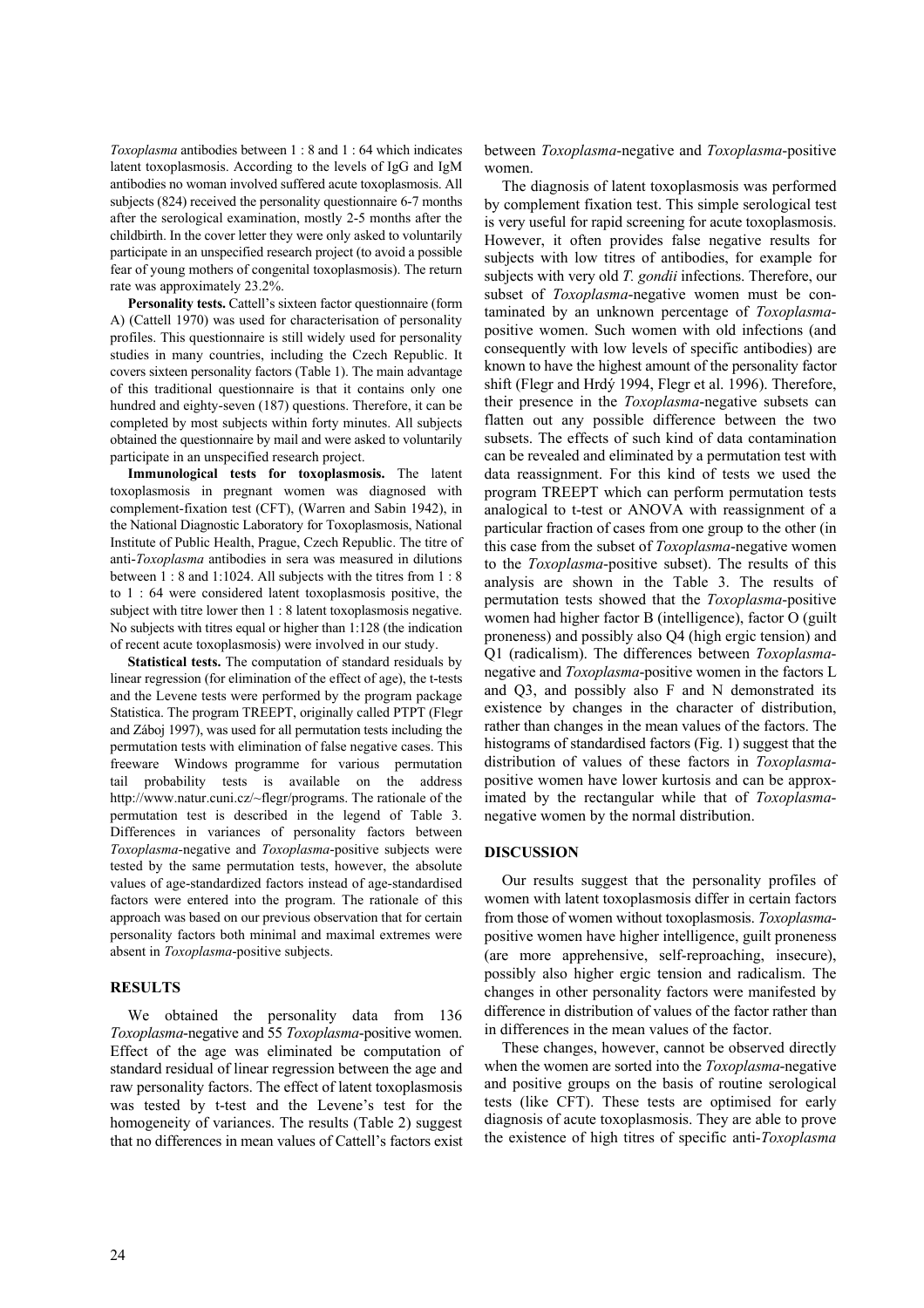|                | Mean        | Mean        | t separ. | df             | p    | Levene   | p      |
|----------------|-------------|-------------|----------|----------------|------|----------|--------|
|                | Toxo-negat. | Toxo-posit. | var.est. |                |      | F(1,189) | Levene |
| A              | 12.79       | 12.80       | $-0.17$  | 92.51          | 0.87 | 0.28     | 0.60   |
| B              | 8.32        | 8.93        | $-1.80$  | 125.90         | 0.07 | 2.65     | 0.11   |
| $\mathcal{C}$  | 14.07       | 13.56       | 0.99     | 97.35          | 0.33 | 0.40     | 0.53   |
| E              | 11.88       | 12.11       | $-0.29$  | 93.03          | 0.77 | 0.59     | 0.44   |
| ${\bf F}$      | 13.08       | 12.87       | 0.07     | 88.02          | 0.95 | 2.06     | 0.15   |
| G              | 11.91       | 12.00       | $-0.04$  | 112.59         | 0.97 | 0.77     | 0.38   |
| H              | 12.31       | 12.67       | $-0.42$  | 104.24         | 0.68 | 0.14     | 0.70   |
| I              | 12.74       | 12.35       | 0.69     | 103.82         | 0.49 | 0.38     | 0.54   |
| L              | 10.00       | 10.44       | $-0.94$  | 87.17          | 0.35 | 2.82     | 0.10   |
| M              | 11.09       | 11.05       | 0.39     | 111.28         | 0.70 | 1.24     | 0.27   |
| N              | 10.22       | 10.29       | $-0.02$  | 86.95          | 0.99 | 2.52     | 0.11   |
| $\Omega$       | 10.75       | 11.73       | $-1.89$  | 100.65         | 0.06 | 0.19     | 0.66   |
| Q1             | 5.76        | 6.25        | $-1.15$  | 0.25<br>103.72 |      | 0.00     | 0.97   |
| Q2             | 11.45       | 11.24       | 0.49     | 107.12         | 0.62 | 0.09     | 0.77   |
| Q <sub>3</sub> | 11.43       | 11.55       | $-0.09$  | 88.05          | 0.93 | 3.94     | 0.05   |
| Q4             | 13.99       | 14.84       | $-1.37$  | 105.26         | 0.17 | 0.52     | 0.47   |

**Table 2.** Differences in 16 Cattell's factors between *Toxoplasma*-positive and *Toxoplasma*-negative women. The factors are described in Table 1.

**Table 3.** The differences between *Toxoplasma*-negative and *Toxoplasma*-positive women tested by permutation tail probability test with data reassignation. The differences in particular age-standardised personality factor was tested by two-sided permutation test. From zero to 60% of subjects with the highest (or lowest) values of a tested factor were relocated from the group of 136 *Toxoplasm*anegative women to the second group of 55 *Toxoplasma-*positive women. Then, the difference of means of these two groups was calculated. In next 2999 steps the empirical values of analysed factors were arbitrary assigned into two groups of the sizes 136 and 55 cases, the same percentage as before of highest (or lowest) cases from the larger group was relocated to smaller group and the difference of the means of the two groups was calculated. Finally, all 3000 differences (including the one calculated from nonpermutated data) were sorted from highest to lowest. The percentage of differences higher or equal to that calculated on the basis of nonpermutated data was considered as the statistical significance (p), i.e. the probability of obtaining the same or higher difference of means of groups 136 and 55 subjects assigned into these groups randomly. The difference in data distribution within the group was tested by the same approach. In this case, however, the absolute values of age-standardised factors instead of standardised factors were entered into the test.

|                | Means    |       |           |        |        | <b>Distributions</b> |           |       |           |
|----------------|----------|-------|-----------|--------|--------|----------------------|-----------|-------|-----------|
|                | $p(0\%)$ | p(5%) | $p(10\%)$ | p(15%) | p(20%) | p(30%)               | $p(60\%)$ | p(5%) | $p(10\%)$ |
| A              | 0.90     | 0.46  | 0.44      | 0.42   | 0.44   | 0.50                 | 0.53      | 0.39  | 0.41      |
| B              | 0.12     | 0.05  | 0.03      | 0.03   | 0.02   | 0.03                 | 0.04      | 0.84  | 0.72      |
| С              | 0.33     | 0.81  | 0.18      | 0.79   | 0.80   | 0.82                 | 0.89      | 0.26  | 0.21      |
| E              | 0.75     | 0.37  | 0.39      | 0.42   | 0.42   | 0.41                 | 0.54      | 0.31  | 0.32      |
| F              | 0.92     | 0.53  | 0.50      | 0.59   | 0.65   | 0.73                 | 0.81      | 0.08  | 0.09      |
| G              | 0.97     | 0.46  | 0.47      | 0.45   | 0.46   | 0.44                 | 0.36      | 0.81  | 0.80      |
| H              | 0.72     | 0.36  | 0.32      | 0.31   | 0.28   | 0.30                 | 0.37      | 0.61  | 0.61      |
| I              | 0.50     | 0.72  | 0.28      | 0.64   | 0.63   | 0.57                 | 0.56      | 0.74  | 0.74      |
| L              | 0.28     | 0.16  | 0.18      | 0.19   | 0.23   | 0.33                 | 0.55      | 0.04  | 0.05      |
| M              | 0.61     | 0.64  | 0.30      | 0.58   | 0.56   | 0.55                 | 0.44      | 0.84  | 0.84      |
| N              | 0.98     | 0.56  | 0.60      | 0.61   | 0.61   | 0.64                 | 0.74      | 0.06  | 0.09      |
| $\Omega$       | 0.06     | 0.02  | 0.02      | 0.03   | 0.03   | 0.05                 | 0.09      | 0.32  | 0.28      |
| Q1             | 0.26     | 0.09  | 0.09      | 0.09   | 0.09   | 0.09                 | 0.17      | 0.43  | 0.41      |
| Q <sub>2</sub> | 0.64     | 0.68  | 0.29      | 0.63   | 0.63   | 0.66                 | 0.63      | 0.51  | 0.44      |
| Q <sub>3</sub> | 0.93     | 0.47  | 0.49      | 0.55   | 0.58   | 0.68                 | 0.74      | 0.01  | 0.01      |
| Q4             | 0.20     | 0.10  | 0.09      | 0.07   | 0.07   | 0.07                 | 0.09      | 0.67  | 0.68      |

antibodies which are characteristic for patients with an acute phase of acquired toxoplasmosis. In most of clinical laboratories the samples of sera are either measured from the titre 1 : 8 or the subjects with the titres less then 1 : 8 are considered as *Toxoplasma*-negative (and are excluded from further analysis by more specific tests, for example

by IgM ELISA). The women in our experimental set were screened for toxoplasmosis during routine clinical examination in pregnancy. Their sera were tested by complement fixation test (Warren and Sabin 1942) and the subjects without positive reaction in 1 : 8 dilution were considered as *Toxoplasma*-negative. The clinical records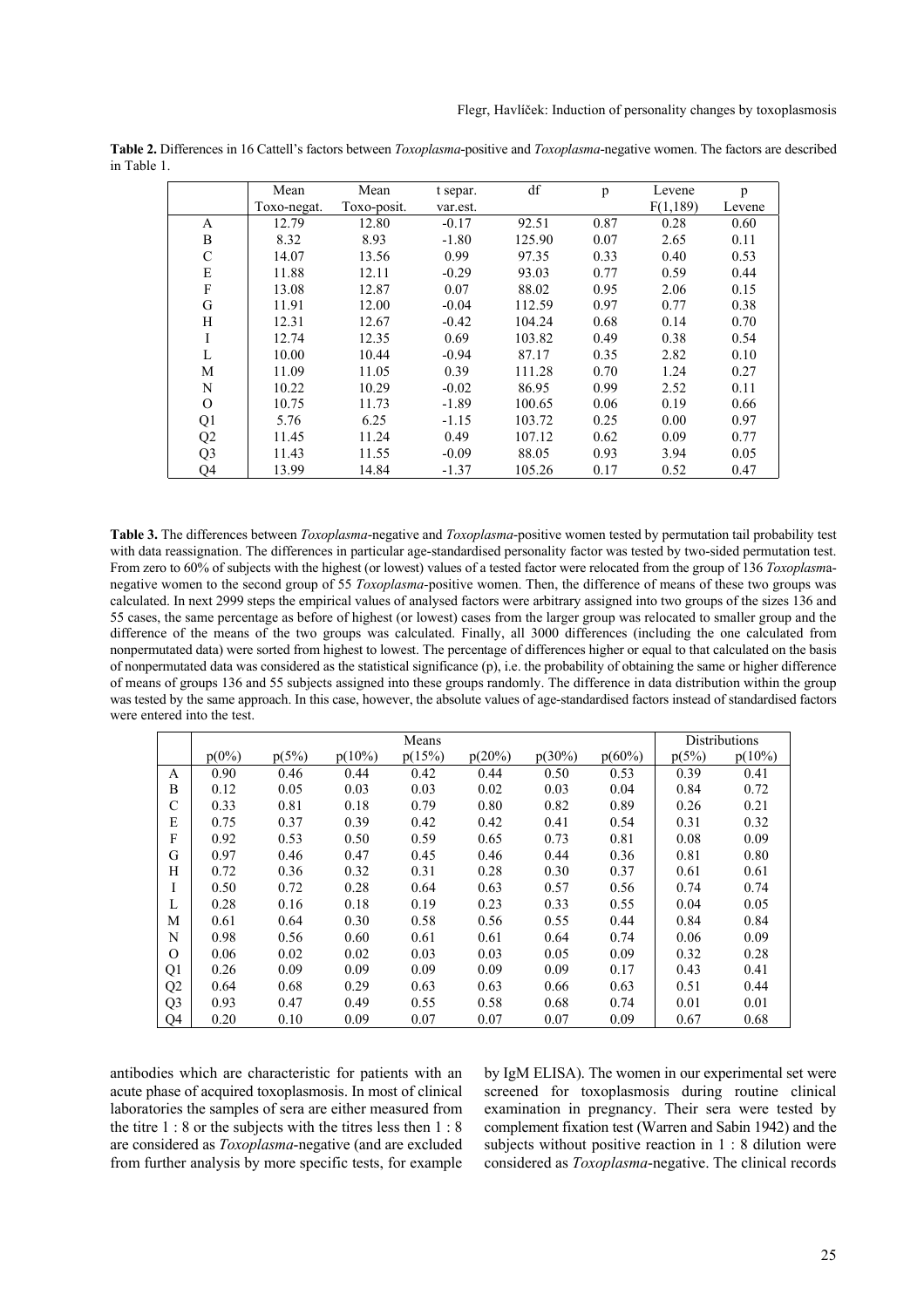

**Fig. 1.** Distribution of age-standardised factors L and Q3.

as well as the comparison of results of CFT and IgG ELISA tests suggest that the titres of specific antibodies estimated by CFR can decrease below 1 : 8 within a few years after the end of acute toxoplasmosis. Therefore, our group of 136 *Toxoplasma*-negative women must be contaminated by an unknown percentage of women with old *Toxoplasma gondii* infection. The results of our observation of toxoplasmosis patients during the interval of 13 years after infection (Flegr et al. 1996) showed that at least some of the *Toxoplasma gondii-*induced personality changes are very slow. Therefore, the personality of subjects with longest infections (who might be often misdiagnosed as *Toxoplasma*-negative) can express the most prominent changes in our experimental set. Even a small percentage of such subjects in the *Toxoplasma*-negative set can flatten out the possible differences between the two subsets of women. In the first study (Flegr and Hrdý 1994) in which prominent differences between *Toxoplasma*-negative and *Toxoplasma*-positive were observed, the toxoplasmin intradermal delayed hypersensitivity test (Feldman 1954) was used for diagnosis of latent toxoplasmosis. This old test monitors cellular rather than humoral immunity. The

clinical experience shows that the positive reactions in the intradermal delayed hypersensitivity test persists for a very long time, probably for the whole life of an infected person (Remington and Krahenbuhl 1982). When the toxoplasmosis is diagnosed with a common serological test like CFT the presence of unknown percentage of false negatives must be anticipated and the existence of any differences between *Toxoplasma*-negative and *Toxoplasma*-positive subjects must be tested by proper statistical method (such as the permutation test with data reassignation).

In our study the permutation tests revealed the existence of differences in mean values of factors B, O, possibly also Q4 and Q1. In the factors F, L, N and Q3 the latent toxoplasmosis affected the distribution of personality factor's values, rather then their mean values. The lover kurtosis of the distribution as well as the absence of distinct peak in the histogram of the distribution can be explained by the fact that the *Toxoplasma*-induced personality shift is probably a longlasting process. Our results (Flegr et al. 1996) suggest that the process is triggered by the infection, however, it takes many years to fully evolve. Consequently, the women with a relatively fresh infection are *Toxoplasma*-positive on the basis of serological tests, however, their personality profile has still the *Toxoplasma*-negative character. As our experimental set contains the women with toxoplasmosis of various length no distinct peak but rather a flat plateau can be observed on the histograms of personality factors of *Toxoplasma*-positive women. As discussed above, the absence of significant difference of mean values of the factor can be explained by misdiagnosis of the most changed subjects (with lowest antibody titres) as *Toxoplasma*-negative.

The results of present analysis of the set of young women slightly differ from those obtained on the set of students and teachers of biology of the Charles University (Flegr and Hrdý 1994, Flegr et al*.* 1996). They are, however, similar to those obtained on the set of acute toxoplasmosis patients and on the subset of 55 *Toxoplasma*-positive women (submitted). In the set of biologists the *Toxoplasma*-positive women had higher A (affectothymia), Q3 (strength of self sentiment), and lower L (protension). In the set of 230 women with clinical history of acute toxoplasmosis the duration of infection positively correlated with G (superego strength), and Q3 (strength of self-sentiment) while in the set of 55 young women with latent toxoplasmosis the length of infection (estimated on the basis of antibody titres) positively correlated with A (affectothymia), F (surgence), G (superego strength), H (parmia) and L (protension). The differences between the results obtained on particular experimental sets can be probably explained by special nature of some of these sets. Especially the biologists represent a highly atypical population sample which differs in many personality traits from a general population. Despite the differences a similar set of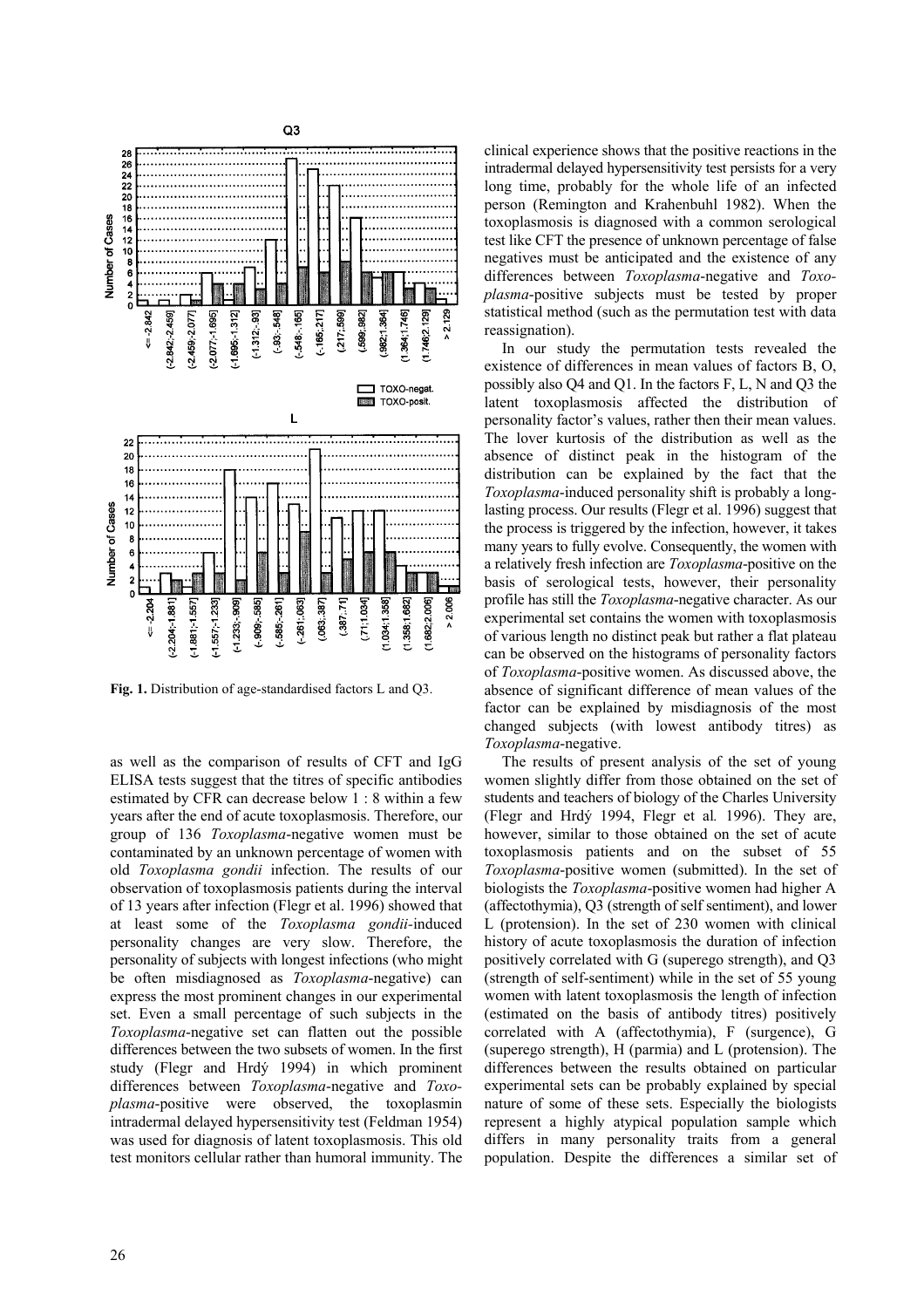personality factors (usually incorporating the factors A, F, G, L, O, Q3 and Q4) seems to by influenced by latent toxoplasmosis in all examined sets of women. The results of discrimination analysis and of logistic regression (Flegr and Hrdý 1994, Flegr et al*.* 1996) suggest that only some of these factors are influenced by the parasite directly while the others are changed because of their correlation with other (toxoplasmosis influenced) factors. As the correlation matrices of Cattell's factors often differ among various social and professional groups, the changes in secondary-influenced factors might vary among different experimental sets.

The results of the current study are very important in two respects. First, in the comparison with all previous studies the experimental set represents a homogeneous sample of normal population of young women. The experimental set of biologists (Flegr and Hrdý 1994) represents highly untypical population of university students and teachers. The second experimental set (Flegr et al. 1996) is a relatively good representation of Czech population. However, the age-structure of the sample is highly heterogeneous. Moreover, all men in this sample experienced relatively severe acute toxoplasmosis disease (in contrast with most of other infected people they were diagnosed for acquired toxoplasmosis and received a medical help). In both cases it is not clear whether the results and conclusions can be extrapolated for normal population.

Secondly, in all previous studies the subjects were informed about the aim of the projects before the experiment. In this study neither toxoplasmosis nor *T. gondii* were mentioned in the cover letter (to avoid possible fear of young mothers of congenital toxoplasmosis). For the first time we fully excluded any possible intentional or unintentional distortion of data by the experimental subjects.

It is not possible to decide on the basis of present data whether the toxoplasmosis induces the changes in personality or whether the certain combination of the personality traits increases the probability of contact with *T. gondii* infection. There are, however, several reasons to believe that former possibility is the correct one: (1) Significant positive correlation exists between the duration of latent toxoplasmosis and the amount of personality shift in the sets of men (Flegr et al. 1996) and women (submitted) diagnosed with acute toxoplasmosis during the period of 13 and 14 years, respectively in various Prague hospitals. (2) Significant negative correlation exists between the level of anti-*Toxoplasma* antibodies (which indirectly reflects the duration of latent toxoplasmosis) and the amount of personality shift in the sets of biology students (Flegr and Hrdý 1994) and *Toxoplasma*-positive young women (submitted). (3) No correlation exists between the major toxoplasmosis-risk factors (consumption of raw meat and contact with cat) and the personality factors influenced by toxoplasmosis (Flegr et al. 1998). (4) All but one (factor O) personality factors influenced by toxoplasmosis are shifted in the opposite direction in *Toxoplasma*-positive men and women. It is difficult to explain how the oppositely changed factors can promote the same effect in men and women, namely the increase of probability of *T. gondii* infection.

It can be only speculated whether the induction of personality changes in men is connected with an attempt of the parasite to manipulate the host behaviour or whether it is only a byproduct of a non-specific decline in the quality of host life (connected, for example, with *Toxoplasma*-induced general immunosuppression).

**Acknowledgements.** This research was supported by the grant FRVŠ 1314/1997. We thank to Petr Kodym for his help with the data gathering and Monika Flegrová for an adaptation of the program TREEPT.

#### **REFERENCES**

- ARNOTT M.A., CASSELLA J.P., AITKEN P.P., HAY J. 1990: Social interactions of mice with congenital *Toxoplasma infection*. Ann. Trop. Med. Parasitol. 84: 149-156.
- BERDOY M., WEBSTER J.P., MACDONALD D.W. 1995: Parasite-altered behaviour: is the effect of *Toxoplasma gondii* on *Rattus norvegicus* specific? Parasitology 111: 403- 409.
- CATTELL R.B. 1970: Handbook for the Sixteen Personality Factors Questionnaire (16PF). Institute for Personality and Ability Testing, Champain, 115 pp.
- FELDMAN H.A. 1954: Laboratory methods in current use for the study of toxoplasmosis. Bibl. Ophthalmol. 39: 1-11.
- FLEGR J., HRDÁ Š., TACHEZY J. 1998: The role of psychological factors in questionnaire-based studies on routes of human toxoplasmosis transmission. Centr. Eur. J. Public Health 6: 45-50.
- FLEGR J., HRDÝ I. 1994: Influence of chronic toxoplasmosis on some human personality factors. Folia Parasitol. 41: 122- 126.
- FLEGR J., ZÁBOJ P. 1997: PTPT, the freeware program for permutation testing concordance between phylogeny and the distribution of phenetic traits. Acta Soc. Zool. Bohem. 61: 91-95.
- FLEGR J., ZITKOVÁ S., KODYM P., FRYNTA D. 1996: Induction of changes in human behaviour by the parasitic protozoan *Toxoplasma gondii*. Parasitology 113: 49-54.
- HEITMAN B.B., IRIZARRY A.F. 1997: Recognition and management of toxoplasmosis. Nurse. Pract. 22: 79-86.
- HUTCHISON W.M., AITKEN P.P., WELLS B.W.P. 1980a: Chronic *Toxoplasma* infection and familiarity-novelty discrimination in the mouse. Ann. Trop. Med. Parasitol. 74: 145-150.
- HUTCHISON W.M., BRADLEY M., CHEYNE W.M., WELLS B.W.P., HAY, J. 1980b: Behavioural abnormalities in *Toxoplasma*-infected mice. Ann. Trop. Med. Parasitol. 74: 337-345.